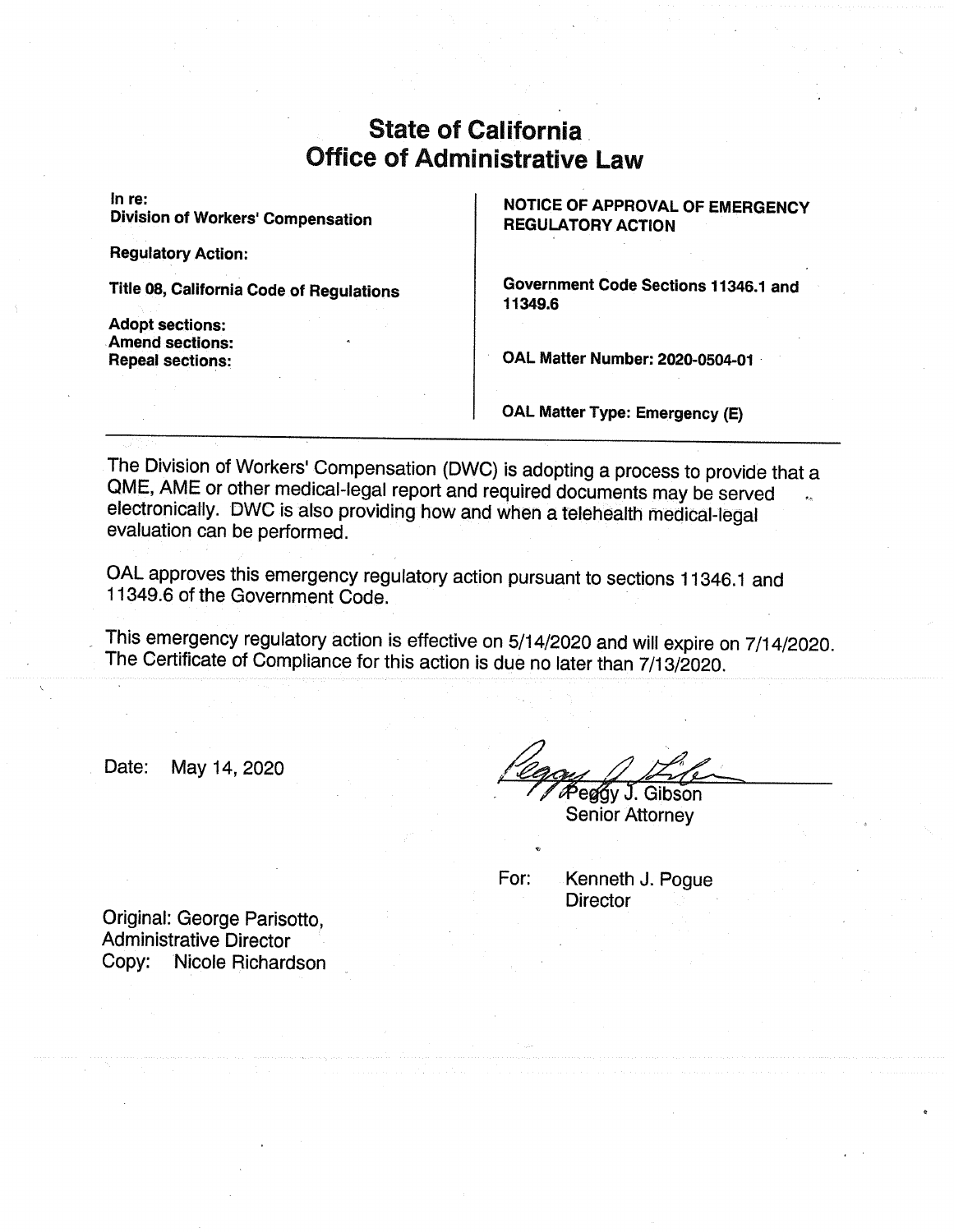| STATE OF CALIFORNIA-OFFICE OF MINIS<br><b>NOTICE PUBLICA</b>                                                                                                                                                                                             |                                                                                                           | <b>GASTACT</b>                              | See instructions on<br>reverse)               | For use by Secretary of State only                                    |
|----------------------------------------------------------------------------------------------------------------------------------------------------------------------------------------------------------------------------------------------------------|-----------------------------------------------------------------------------------------------------------|---------------------------------------------|-----------------------------------------------|-----------------------------------------------------------------------|
| STD. 400 (REV. 01-09)<br>NOTICE FILE NUMBER<br><b>OAL FILE</b><br><b>NUMBERS</b><br>Z. None                                                                                                                                                              | REGULATORY ACTION NUMBER                                                                                  |                                             | <b>EMERGENCY NUMBER</b><br>ברי בי             | ENDORSED - FILED<br>$04 - 012$                                        |
|                                                                                                                                                                                                                                                          | For use by Office of Administrative Law (OAL) only                                                        |                                             |                                               | in the office of the Secretary of State<br>of the State of California |
|                                                                                                                                                                                                                                                          |                                                                                                           |                                             |                                               | <b>MAY 14 2020</b>                                                    |
|                                                                                                                                                                                                                                                          |                                                                                                           |                                             | 2020 MAY -4 A IC: 00                          | 4.05 P.M.                                                             |
|                                                                                                                                                                                                                                                          |                                                                                                           |                                             |                                               |                                                                       |
|                                                                                                                                                                                                                                                          |                                                                                                           |                                             | OFFICE OF<br>ADMINISTRATIVE LAW               |                                                                       |
| <b>NOTICE</b>                                                                                                                                                                                                                                            |                                                                                                           | <b>REGULATIONS</b>                          |                                               |                                                                       |
| <b>AGENCY WITH RULEMAKING AUTHORITY</b><br>Division of Workers Compensation, within Dept. of Industrial Relations                                                                                                                                        |                                                                                                           |                                             |                                               | AGENCY FILE NUMBER (If any)<br>None                                   |
| A. PUBLICATION OF NOTICE (Complete for publication in Notice Register)                                                                                                                                                                                   |                                                                                                           |                                             |                                               |                                                                       |
| 1. SUBJECT OF NOTICE                                                                                                                                                                                                                                     |                                                                                                           | TITLE(S)                                    | <b>FIRST SECTION AFFECTED</b>                 | 2. REQUESTED PUBLICATION DATE                                         |
| 3. NOTICE TYPE<br>Notice re Proposed<br>Other                                                                                                                                                                                                            | 4. AGENCY CONTACT PERSON                                                                                  |                                             | <b>TELEPHONE NUMBER</b>                       | FAX NUMBER (Optional)                                                 |
| Regulatory Action<br>ACTION ON PROPOSED NOTICE<br><b>OAL USE</b><br>Approved as<br>ONLY<br>Submitted                                                                                                                                                     | Approved as<br>Modified                                                                                   | Disapproved/<br>Withdrawn                   | NOTICE REGISTER NUMBER                        | PUBLICATION DATE                                                      |
| <b>B. SUBMISSION OF REGULATIONS (Complete when submitting regulations)</b>                                                                                                                                                                               |                                                                                                           |                                             |                                               |                                                                       |
| 1a. SUBJECT OF REGULATION(S)<br>QME Regulations in Response to COVID-19                                                                                                                                                                                  |                                                                                                           |                                             |                                               | 1b. ALL PREVIOUS RELATED OAL REGULATORY ACTION NUMBER(S)              |
| 2. SPECIFY CALIFORNIA CODE OF REGULATIONS TITLE(S) AND SECTION(S) (Including title 26, if toxics related)                                                                                                                                                |                                                                                                           |                                             |                                               |                                                                       |
| <b>SECTION(S) AFFECTED</b><br>(List all section number(s)<br>individually. Attach                                                                                                                                                                        | ADOP <sup>-</sup><br>36.7,78 46.2<br>AMEND                                                                | <u>Det aqency</u><br>request                |                                               |                                                                       |
| additional sheet if needed.)<br>TITLE(S)                                                                                                                                                                                                                 | <b>REPEAL</b>                                                                                             |                                             |                                               |                                                                       |
| 3. TYPE OF FILING                                                                                                                                                                                                                                        |                                                                                                           |                                             |                                               |                                                                       |
| Regular Rulemaking (Gov.<br>Code §11346)                                                                                                                                                                                                                 | Certificate of Compliance: The agency officer named<br>below certifies that this agency complied with the |                                             | Emergency Readopt (Gov.<br>Code, §11346.1(h)) | Changes Without Regulatory<br>Effect (Cal. Code Regs., title          |
| Resubmittal of disapproved or<br>provisions of Gov. Code §§11346.2-11347.3 either<br>withdrawn nonemergency<br>before the emergency regulation was adopted or<br>filing (Gov. Code §§11349.3,<br>within the time period required by statute.<br>11349.4) |                                                                                                           |                                             | File & Print                                  | 1, §100)<br>Print Only                                                |
| Emergency (Gov. Code,<br> ╳<br>\$11346.1(b)                                                                                                                                                                                                              | Resubmittal of disapproved or withdrawn<br>emergency filing (Gov. Code, §11346.1)                         |                                             | Other (Specify)                               |                                                                       |
| 4. ALL BEGINNING AND ENDING DATES OF AVAILABILITY OF MODIFIED REGULATIONS AND/OR MATERIAL ADDED TO THE RULEMAKING FILE (Cal. Code Regs. title 1, §44 and Gov. Code §11347.1)                                                                             |                                                                                                           |                                             |                                               |                                                                       |
| 5. EFFECTIVE DATE OF CHANGES (Gov. Code, §§ 11343.4, 11346.1(d); Cal. Code Regs., title 1, §100)<br>Effective 30th day after<br>filing with Secretary of State                                                                                           | Effective on filing with<br>$\bar{\bm{\mathsf{x}}}$<br>Secretary of State                                 | <b>Regulatory Effect</b>                    | Effective<br>§100 Changes Without             | other (Specify)                                                       |
| 6. CHECK IF THESE REGULATIONS REQUIRE NOTICE TO, OR REVIEW, CONSULTATION, APPROVAL OR CONCURRENCE BY, ANOTHER AGENCY OR ENTITY<br>Department of Finance (Form STD, 399) (SAM 56660)<br>DOI 2001LCy<br>例                                                  |                                                                                                           |                                             | <b>Fair Political Practices Commission</b>    | <b>State Fire Marshal</b>                                             |
| request<br>Other (Specify)                                                                                                                                                                                                                               |                                                                                                           |                                             |                                               |                                                                       |
| 7. CONTACT PERSON<br>Nicole Richardson                                                                                                                                                                                                                   |                                                                                                           | <b>TELEPHONE NUMBER</b><br>$(510)$ 286-0656 | FAX NUMBER (Optional)<br>$(510)$ 286-0687     | E-MAIL ADDRESS (Optional)<br>nrichardson@dir.ca.gov                   |
|                                                                                                                                                                                                                                                          |                                                                                                           |                                             |                                               | For use by Office of Administrative Law (OAL) only                    |
|                                                                                                                                                                                                                                                          |                                                                                                           |                                             |                                               |                                                                       |
| I certify that the attached copy of the regulation(s) is a true and correct copy<br>of the regulation(s) identified on this form, that the information specified on this form                                                                            | is true and correct, and that I am the head of the agency taking this action,                             |                                             |                                               |                                                                       |
| 8.<br>oradesignee of the head of the agency, and am authorized to make this certification.<br>SIGNATURE OF A SENCY HEAD OR DESIGNEE                                                                                                                      |                                                                                                           | DATE                                        | 5  20                                         | ENDORSED APPROVED<br><b>MAY 14 2020</b>                               |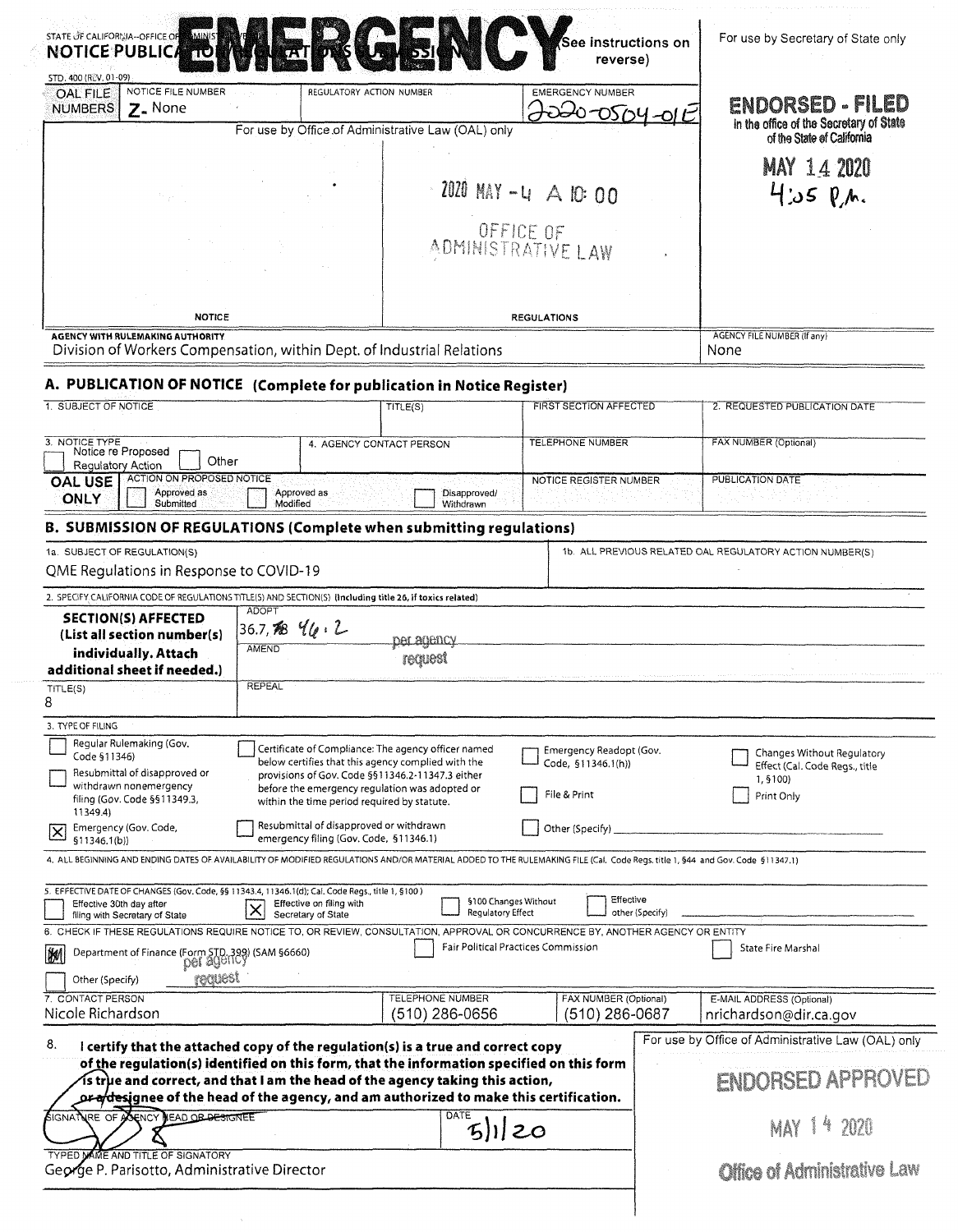#### Adopt

# DWC - Proposed QME Emergency Regulation in Response to COVID-19

## **§ 36.7 QME Electronic Service Emergency Regulation in Response to COVID-19**

- (a) During the period that this emergency regulation is in effect, a QME, AME, or other medical-legal report and required documents may be served electronically as follows:
	- (1) For purposes of this section:
		- (A) "Electronic service" means service of the medical-legal report and all documents required by section 36, on a party or other person, by either electronic transmission or electronic notification. Electronic service may be performed directly by the physician or by an agent of the physician, or through an electronic service provider.
		- (B) "Electronic transmission" means the transmission of a document by electronic means to the electronic service address at or through which a party or other person has authorized electronic service.
		- (C) "Electronic notification" means the notification of the party or other person that a document is served by sending an electronic message to the electronic address at or through which the party or other person has authorized electronic service, specifying the exact name of the document served, and providing a hyperlink at which the served document may be viewed and downloaded.
	- (2) Electronic service shall be permitted only where the parties agree and a written confirmation of that agreement is made. At the time of giving consent to electronic service, a party or entity shall provide the party's electronic address for the purpose of receiving electronic service.
	- (3) Electronic service shall not be permitted on any unrepresented party or unrepresented injured worker.
	- (4) For purposes of electronic service, the medical-legal report or other papers must be transmitted to an electronic address maintained by the person or entity on whom it is served, using the most recent electronic address provided to the physician by the party who consented to accept service electronically.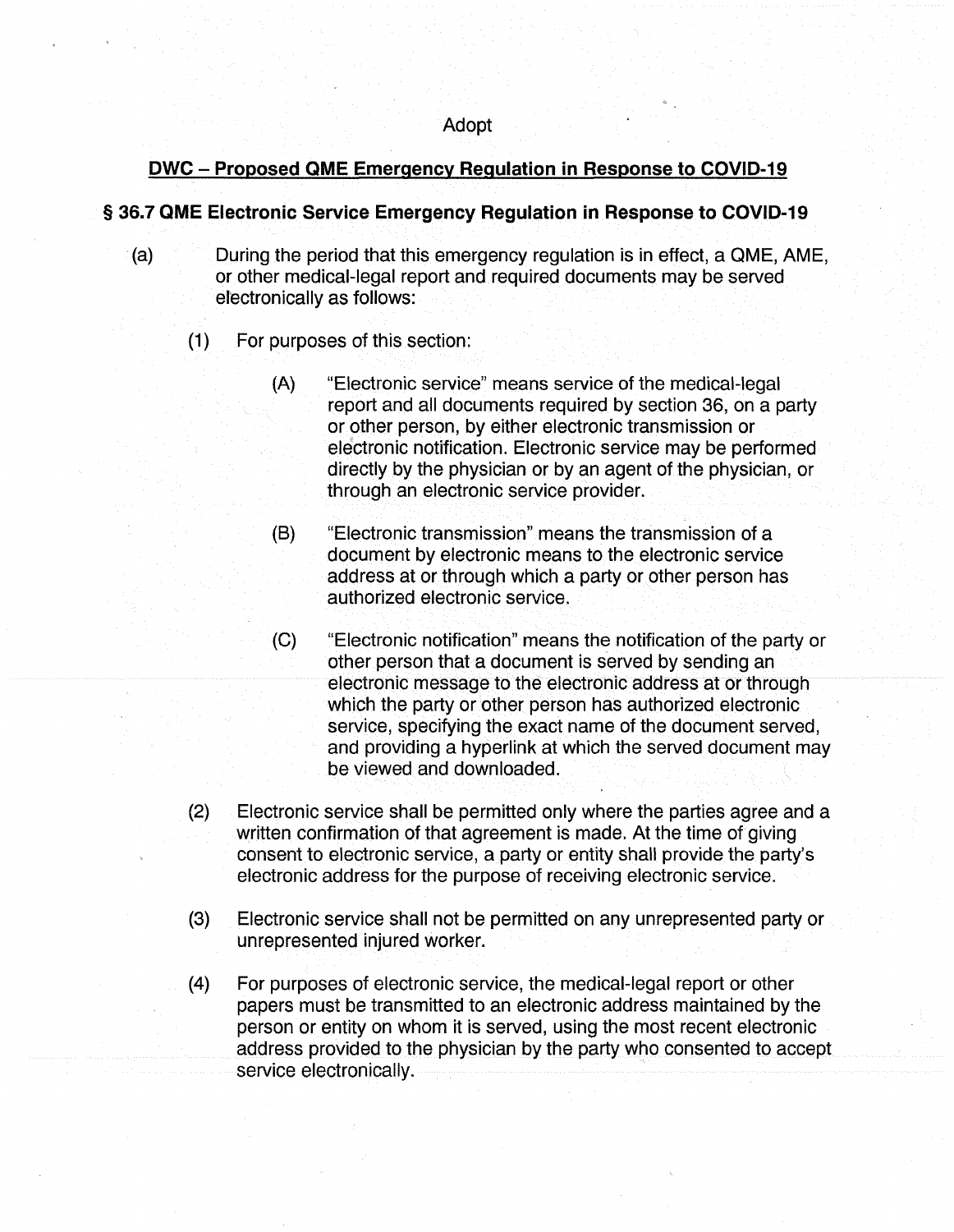- (5) Service is complete at the time of transmission. Any period of notice and any right or duty to act or make any response within any period or on a date certain after service of the document, shall be extended by two business days.
- (b) For purposes of service of a medical-legal report in claims of injury to the psyche, all of the terms of section 36.5 shall apply to electronic service, except the service requirements in section 36.5(b)(6) may be accomplished by electronic service pursuant to the terms of this regulation.
- (c) For purposes of service of all medical-legal reports, all of the terms of section 36 shall apply to electronic service, except that the manner of service of the report may be accomplished by electronic transmission, where appropriate, pursuant to the terms of this regulation.
- (d) For purposes of electronic service of all medical-legal reports, the mandatory form 122 (AME or QME Declaration of Service of Medical-Legal Report, see 8 Cal. Code Regs. §122) may be replaced by an Affidavit of Proof of Electronic Service. The Affidavit of Proof of Electronic Service shall set forth the exact title of the document served in the action, showing (A) the name and residence or business address of the person making the service, (B) that he or she is a resident of, or employed in, the county where the electronic service occurs, (C) that he or she is over the age of 18 years, (D) that he or she is readily familiar with the business' practice for serving electronically, and (E) that the document would be electronically served that same day in the ordinary course of business following ordinary business practices. The Affidavit of Proof of Electronic Service shall be signed under penalty of perjury under the laws of the State of California. The Affidavit of Proof of Electronic Service shall also include all of the following:
	- (1) The electronic service address and the residence or business address of the person making the electronic service.
	- (2) The date of electronic service.
	- (3) The name and electronic service address of the person or entity served.
	- (4) A statement that the document was served electronically.

(e) For purposes of electronic service, the physician shall maintain an original copy of all documents electronically served, pursuant to the terms of section 39.5 of title 8, California Code of Regulations. The documents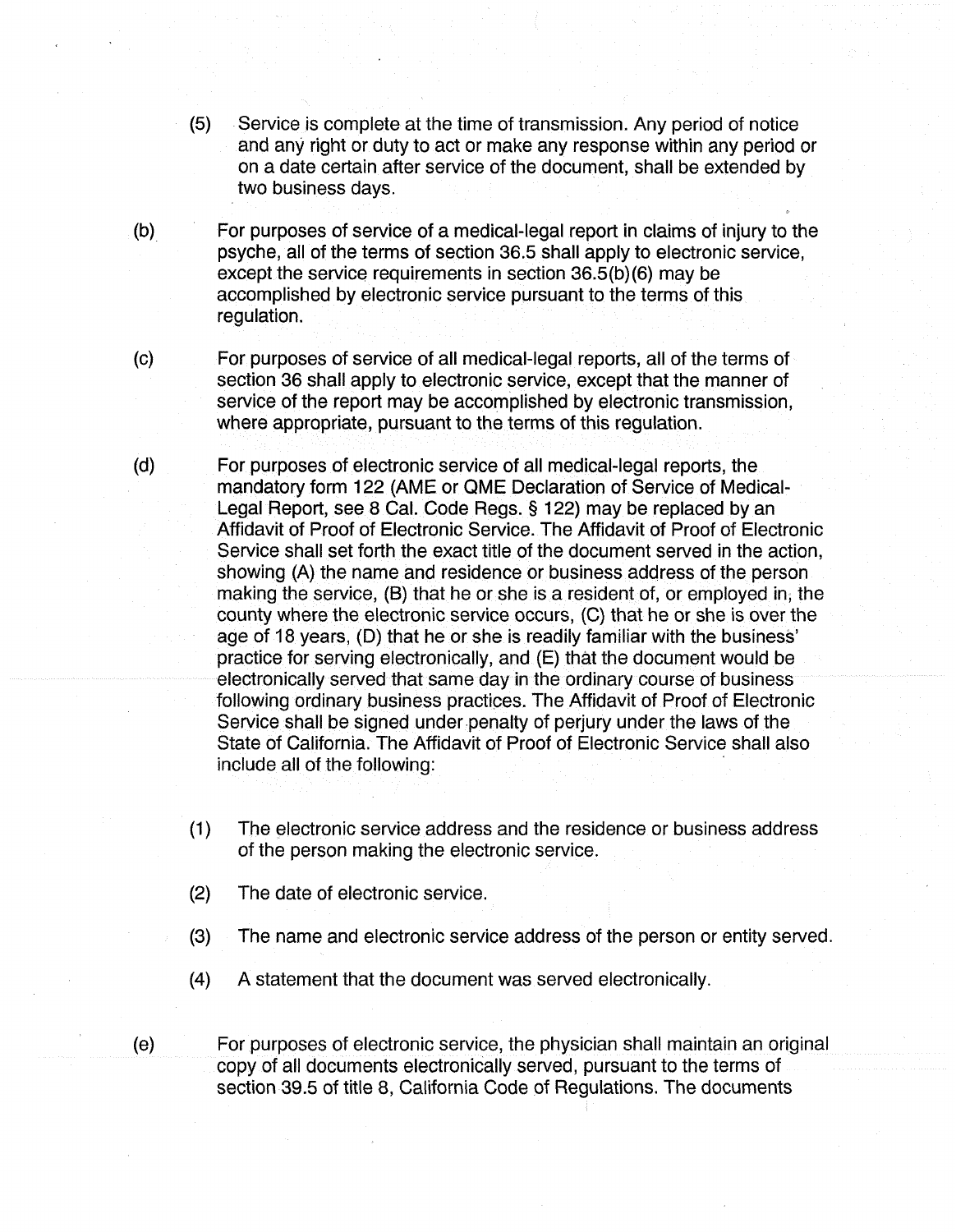maintained by the physician pursuant to this section shall contain an original signature. Note: Authority cited: Sections 133,139.2, 4627 and 5307.3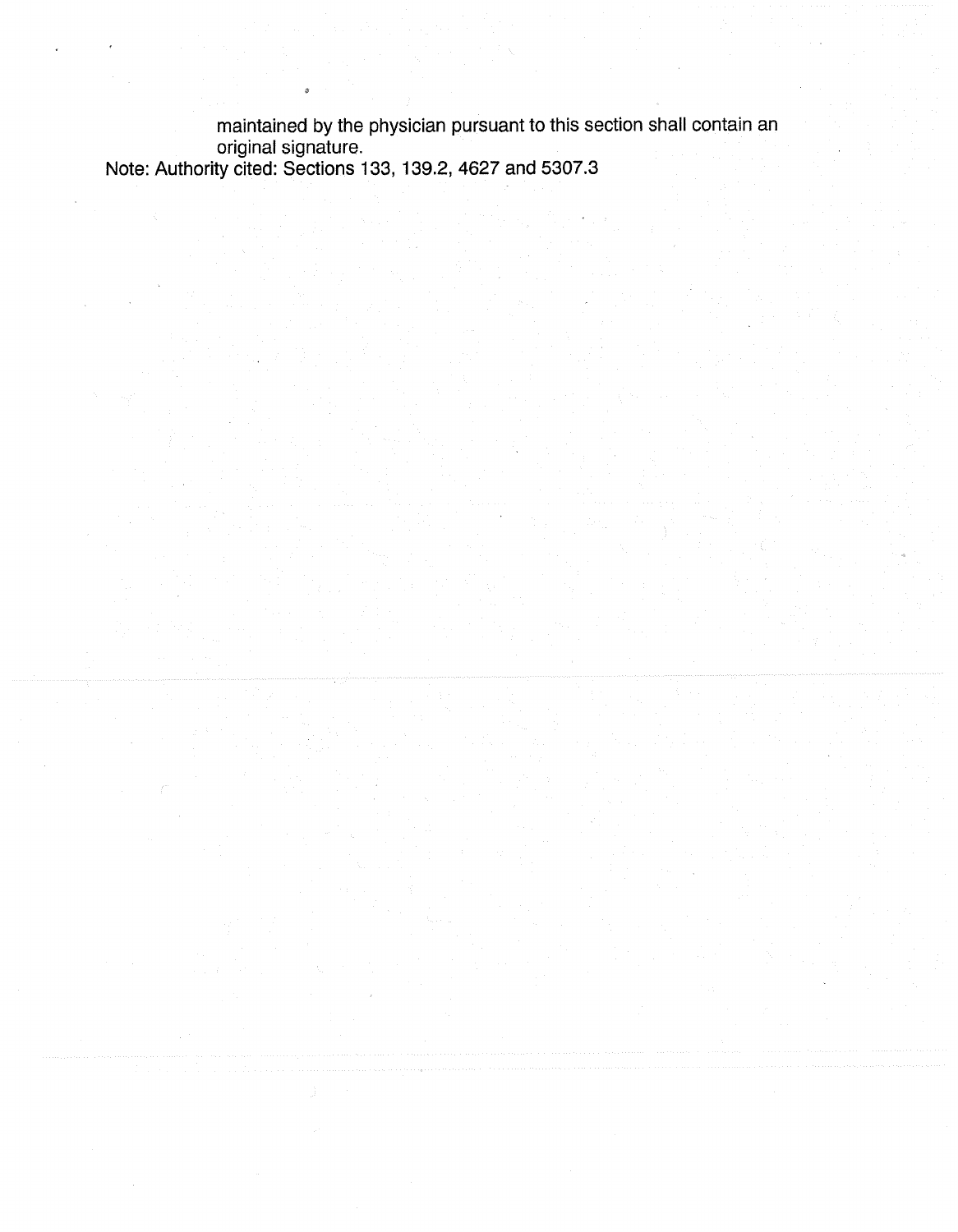## DWC - Proposed QME Emergency Regulation in Response to COVID-19

## **§ 46.2 QME Emergency Regulation in Response to COVID-19**

- (a) During the period that this emergency regulation is in effect a QME, AME, or other medical-legal evaluation may be performed as follows:
	- (1) A QME or AME may reschedule in-person medical-legal appointments currently calendared. When a currently calendared in-person medical-legal appointment is rescheduled, the physician shall reschedule the evaluation to take place within 90 days after the date that both the statewide stay-at-home order limiting travel outside one's home, and any similar local order in the jurisdiction where the injured worker resides or the visit will occur, if applicable, are lifted; or
	- (2) A QME or AME may provide a record review and injured worker electronic interview summary report. The physician may interview the injured worker either by telephone or by any form of video conferencing. Once the statewide stay-at-home order, and any similar local order in the jurisdiction where the visit will occur, are lifted, the QME may then schedule a face-to-face evaluation taking all necessary precautions.
		- (A) The QME or AME shall schedule the electronic interview appointment by sending notice of the appointment with the information necessary for the injured worker to make the telephone call or initiate the videoconferencing for the appointment. The notice shall contain all the information ordinarily provided by the form 110 (QME: Appointment Notification Form See 8 Cal. Code Regs. §110) in addition to the information to complete the telephone or videoconference connection. The notice of electronic interview shall be transmitted in the manner required by 8 CCR section 34(a). Upon service of the notice of electronic interview, the parties to the action shall provide the QME or AME with the records for review at least 10 days prior to the scheduled appointment and in accordance with the provisions of Labor Code section 4062.3.
		-

 $(3)$   $\longrightarrow$  A QME or AME may complete a medical-legal evaluation through telehealth when a physical examination is not necessary and all of the following conditions are met: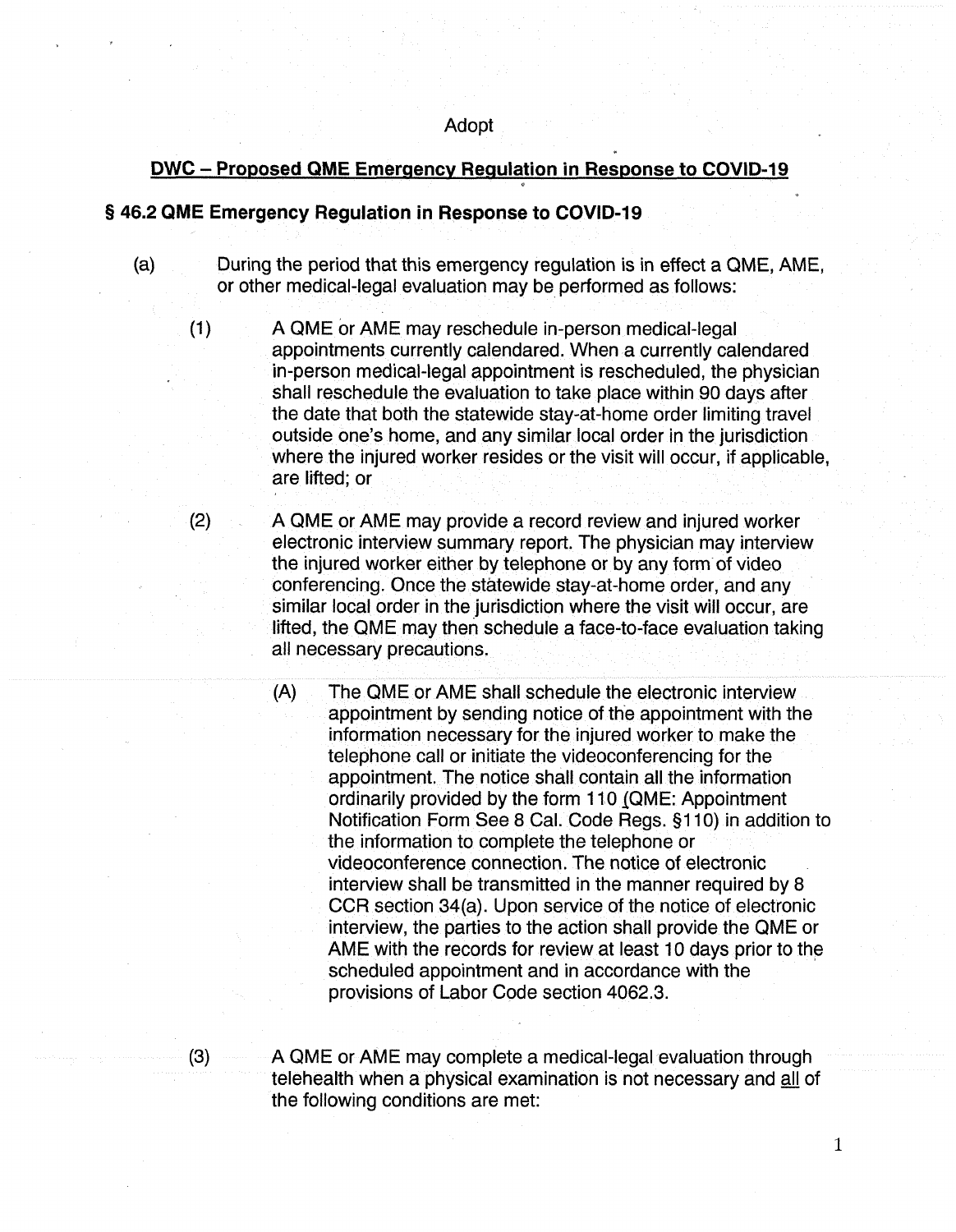- (A) The injured worker is not required to travel outside of their immediate household to accomplish the telehealth evaluation; and
- (B) There is a medical issue in dispute which involves whether or not the injury is AOE/COE (Arising Out of Employment/ Course of Employment), or the physician is asked to address the termination of an injured worker's indemnity benefit payments or address a dispute regarding work restrictions; and
- (C) There is agreement in writing to the telehealth evaluation by the injured worker, the carrier or employer, and the QME. Agreement to the telehealth evaluation cannot be unreasonably denied. If a party to the action believes that agreement to the telehealth evaluation has been unreasonably denied under this section, they may file an objection with the Workers' Compensation Appeals Board, along with a Declaration of Readiness to Proceed to set the matter for a hearing;
- (D) The telehealth visit under the circumstances is consistent with appropriate and ethical medical practice, as determined by the QME; and
- (E) The QME attests in writing that the evaluation does not require a physical exam.
- (4) For purposes of evaluations pursuant to subdivision (3) of this emergency regulation, telehealth means remote visits via videoconferencing, video-calling, or similar such technology that allows each party to see the other via a video connection.
- (b) During the time this regulation is in effect, section 31.3 (e) of title 8 of the California Code of Regulations, is suspended and the following is effective:
	- (1) If a party with the legal right to schedule an appointment with a QME is unable to obtain an appointment with a selected QME within 90 days of the date of the appointment request, that party may waive the right to a replacement QME in order to accept an appointment that is no more than 120 days after the date of the party's initial appointment request. When the selected QME is

 $\overline{2}$